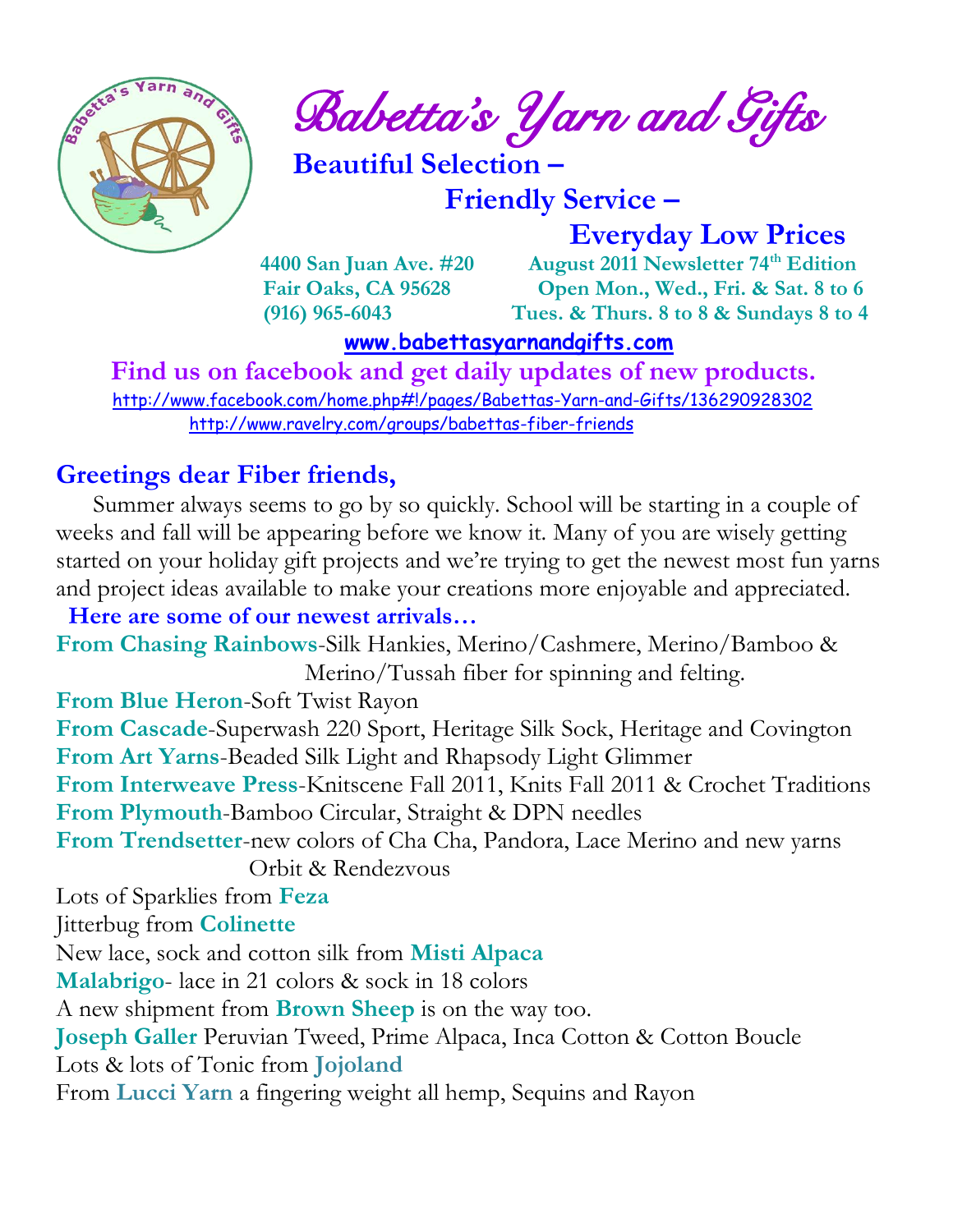#### Classes for August at Babetta's

 *In our project classes you can learn to knit anything from scarves to socks to felted purses to lace shawls to hats to sweaters. Pick your project and join in the fun. Our knitters inspire each other to try new things by sharing ideas and showing off their latest creation. Sign up for one of our classes and you will receive a coupon for 10% off.*

 **Pre-registration is required as class sizes are limited. Please choose your dates carefully. Because of scheduling conflicts and complications, make-up classes will only be allowed under special circumstances and individual consideration.**

*Our project class knitting teacher Maya Gardner has been teaching at Babetta's for 6 ½ years and can help you make your fiber dreams come true in a fun and patient atmosphere.*

**Tuesdays August 9, 16 & 23** Knitting Project 6pm – 7:30pm fee \$40

**Wednesdays August 10, 17 & 24** Knitting Project 1pm – 2:30pm fee \$40 Knitting Project 3:30pm- 5pm fee \$40

**Thursday August 11, 18 & 25** Knitting Project 6pm – 7:30pm fee \$40

**Saturdays August 13, 20 & 27** Knitting Project 4pm – 5:30pm fee \$40.

 Private Lessons Knitting or Crochet \$15 an hour and Group Knitting or Crochet Private lessons \$10 an hour per person.

 Spinning or weaving \$20 an hour and group rates are \$15 an hour per person.

Pre-registration required.

### *Babetta's Sit and Knit or Crochet Saturdays*

You're invited to come and sit in our little living room and share your love of handwork with other Fiber Friends. We're open from 8am to 6pm on Sat. Come by anytime throughout the day.

 How would you like to do some charity knitting/crocheting with a lovely group of people? **"The Purls of Fair Oaks"** meets the second Thursday of every month from 10am to noon here at **Babetta's.** This wonderful group of knitters makes newborn and preemie hats for local hospitals as well as other local charity groups. If you'd like to come join the group there's always room for more. This month's date is August 11. If you'd like to drop off any knitted or crocheted donation items you can do that at any time and I will pass them on.

#### **Diagonal Triangle Tank with Gustine Meeting dates are 7/19, 8/16 & 8/30 from 6:30-8pm.**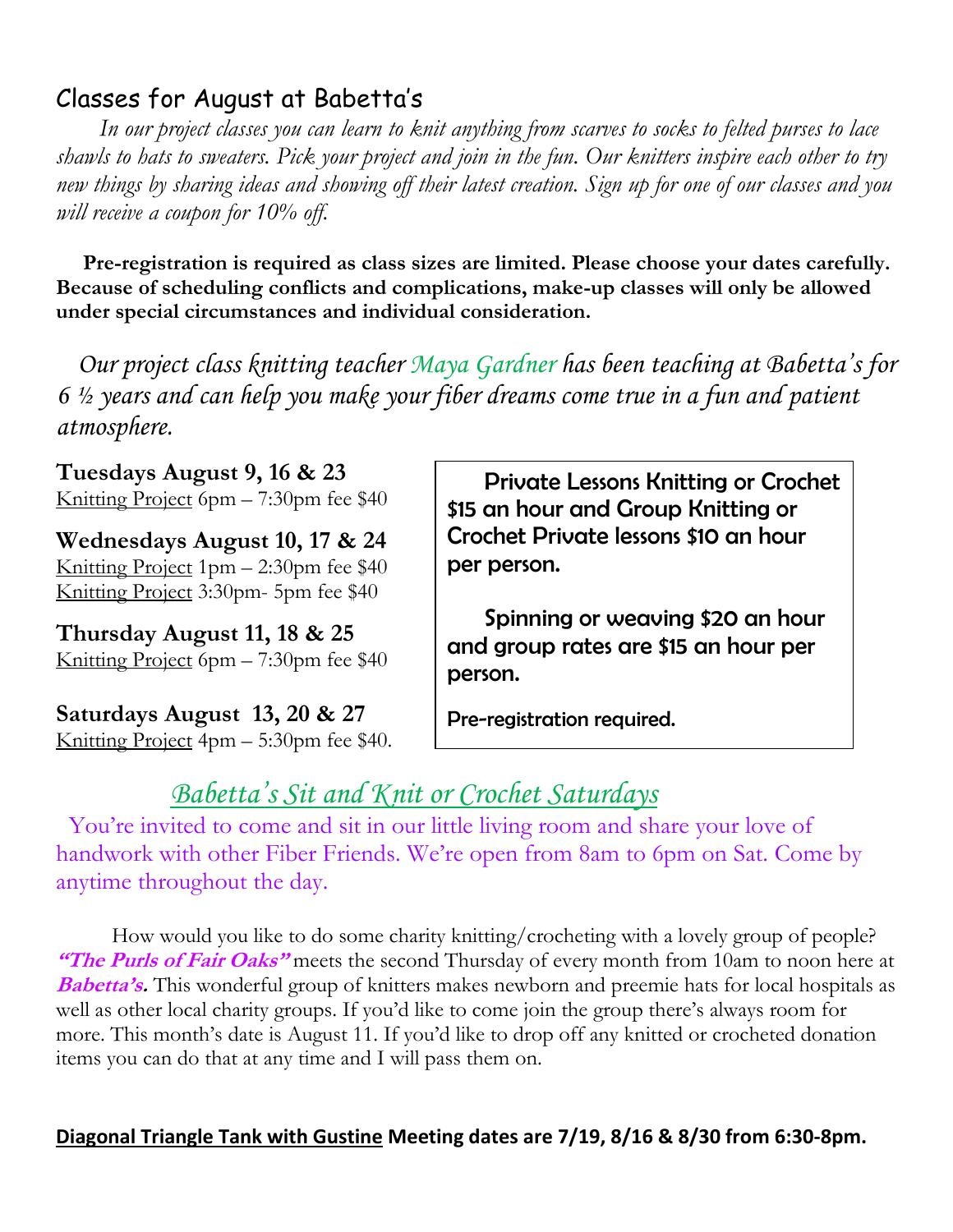#### **New KALs with Gustine:**



Daily Catch knit in Solstice by Classic Elite Meeting Dates 9/6, 9/29, 10/4, & 10/18 Solstice is a perfect yarn choice for Sacramento. It's a 70% cotton/30% merino that's easy to work with and has great stitch definition. Registration is \$60 and materials are 10% off.

#### **Our Elizabeth Zimmerman expert Gustine will be teaching Circular Sweater from the Neck Down**

 In any size with any gauge using the EZPS (Elizabeth Zimmerman percentage system) The first class will involve learning how to use the pattern (cost \$1.50) and pick your yarn. You will learn how to choose and modify the neckline that will be flattering to you.

**Meeting dates are 9/13, 9/27, 10/11 & 10/25 from 6:30-8pm. Registration is \$60 and you will receive 10% off materials.**

 We recently received a new selection of Pandora from trendsetter so I thought it would be nice to revisit an old friend for this month's FREE pattern.



## Pandora's Diagonal Scarf

Materials: 2 balls Trendsetter's Pandora & size 13 needles Cast on 20 stitches Row 1 – knit Row 2 – increase in the first stitch (knit in the front and the back of stitch), knit 17, knit the last 2 stitches together. Repeat these last 2 rows until you have about a yard of yarn left for binding off. Watch it magically form diagonal stripes.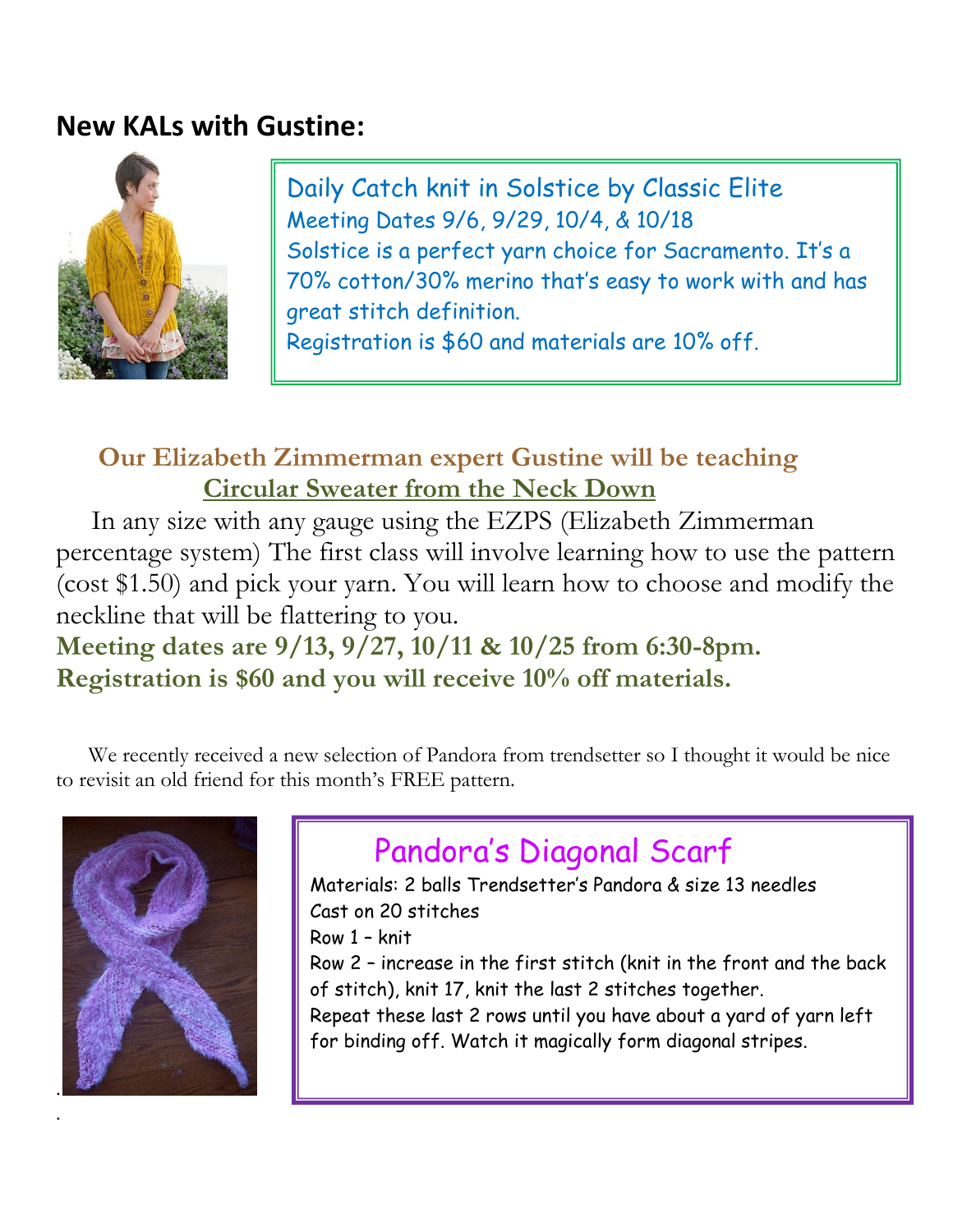## *Babetta's Yarn and Gifts would like to invite you to a "Yarn Tasting" featuring yarns from*

# Classic Elite Yarns



 *August 26th from 7 to 9pm We have room for 10 at \$10 a ticket. Enjoy a glass of wine or tea and some hors d'ovueres with a small group of Fiber Friends while you sample 5 different Classic Elite yarns. There will be a door prizes and any yarns and patterns from Classic Elite will be 10% that night including any of the products you might order.*